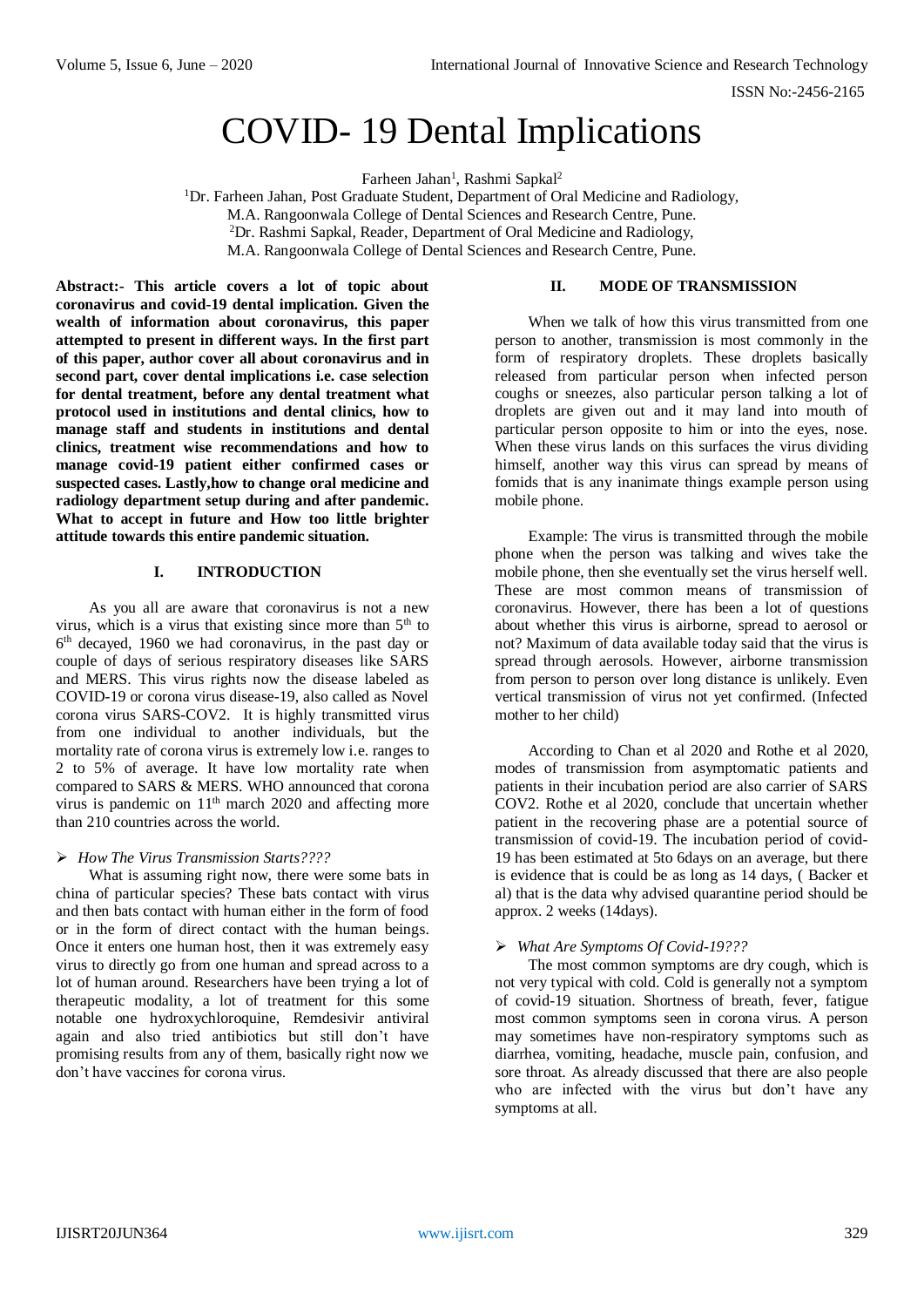Now when we talk about dentistry, there was one article published in Newyork times and eventually adopted times of India as well. They try to tell which professions are at higher risk with covid-19 and at the top one dentist who have very high risk because of expose to oral fluids.

#### *Why Dentistry Is A Risk Branch???*

Saliva has a pivotal role in the human to human transmission. Also dentist work with aerosols, inhalation of airborne particles and standard protective measures in daily clinical work are not effective enough for fighting the current situation of covid-19.

#### *How Infection Spread Through Dental Clinic Itself???*

Peng et al 2020 explained the spread of coronavirus from dental practice. If an infected patients walks in clinic, he going to talking, sneezing or coughing these droplets will be airborne, once these droplets are airborne they can direct spread to susceptible individuals. This susceptible individual could be receptionists or other individual of clinic. It is also going to come in contact with equipments and is going to contaminate the equipments. Apart from this, is going to come in contact with other surface of operatory and most importantly dentist are generated a lot of droplets and aerosol in the practice because of which dentist is at higher risk.

#### **III. KEY RECOMMENDATION FROM INDIAN DENTAL ASSOCAITION**

Additional things are important in practice right now the key recommendation. They have given only treat emergency patients and no other patients. Must avoid treating any patient who has urgent requirements. All elective and scheduled dental procedure must be cancelled and always use adequate personal protective equipment. Avoid all aerosol producing procedures and most important protect yourself, your staff and your patients.

Guideline given by Indian endodontic society, right now we are in the situation, lot of dental patients are giving calls and they are asking as to when the clinic open and I have lot of pain and they know the answer most of clinic are shut. What exactly trouble right now? We need to determined whether patients required emergency care or something not as much as emergency but only required urgent attentions or something that can be postpone that can be classified as scheduled care. Urgent care basically means that, these are those condition where patients are in trouble but try any pharmacological modality to controlling the patient trouble. If the symptoms are not reducing in next few days then need to consider as this patient as emergency patient. Once classified a particular patient as needing emergency, urgent and scheduled care. The next thing classified the patient according to the amount of risk that he carries whether at high risk or low risk patients. Once classified high and low risk then determined what an emergency procedure going to do?? Does the emergency management procedure required aerosol or not?? If not required aerosol then they are safe to perform the emergency management procedure. But if dentist feel that

this emergency patient requires aerosol, then try other means or attempts emergency pain relief without producing aerosol. Slow speed micro motor, chemo-mechanical methods to enter pulp chamber; if these are not possible then refer the patient to nearby emergency medical facility for assessment and management.

#### **IV. RISK ASSESSMENTS**

Now we are in lockdown situation almost 2 ½ months then do not need to worry about geographical location of the patients. But patient must have surely not travel to any areas which have stage 3 outbreaks. Worry about history of exposure of patient to any suspected patient of covid-19.

#### *What Is Dental Emergency??*

Dental emergency are those condition, which are life threatening for the patients. Conditions like, uncontrolled bleeding, cellulitis or swelling that potentially compromise the patient airway. Also cases, suffered from facial trauma involving facial bones, potentially compromising the patient's airway. These are dental emergency must be attentive and treated as early as possible.

## **V. URGENT DENTAL CARE**

Urgent cares are these by which patients are in trouble right now but try to postpone treatment for few weeks by pharmacological modality. Common urgent dental cares are

- Severe pulpal pain
- Pericoronitis or third molar pain
- Dry socket, dressing changes
- Abscess
- Tooth fracture resulting in pain
- Dental trauma
- Treatment required prior to critical medical procedures
- Final crown cementation if the temporary restoration is lost or broken
- Biopsy of abnormal tissue
- Extensive dental caries causing pain, suture removal
- Denture adjustment on radiation patients
- Repairs when function impeded
- Adjustment of an orthodontic wires
- *Routine Or Scheduled Procudere:*
- Consultation and recall visit
- Routine scaling
- Preventive therapies
- Orthodontic procedure
- Extraction of asymptomatic teeth
- Restorative dentistry
- Aesthetic dental problems

## *Hcq Prophylaxis:*

Any person who health care worker involved in the care of suspected or confirmed cases of covid-19 should take hydroxychloroquine prophylaxis, but could not feel safe by this HCQ prophylaxis. All of us absolutely not taken this medication because of side effects, lot of reservation of HCQ prophylaxis especially cardiac patients,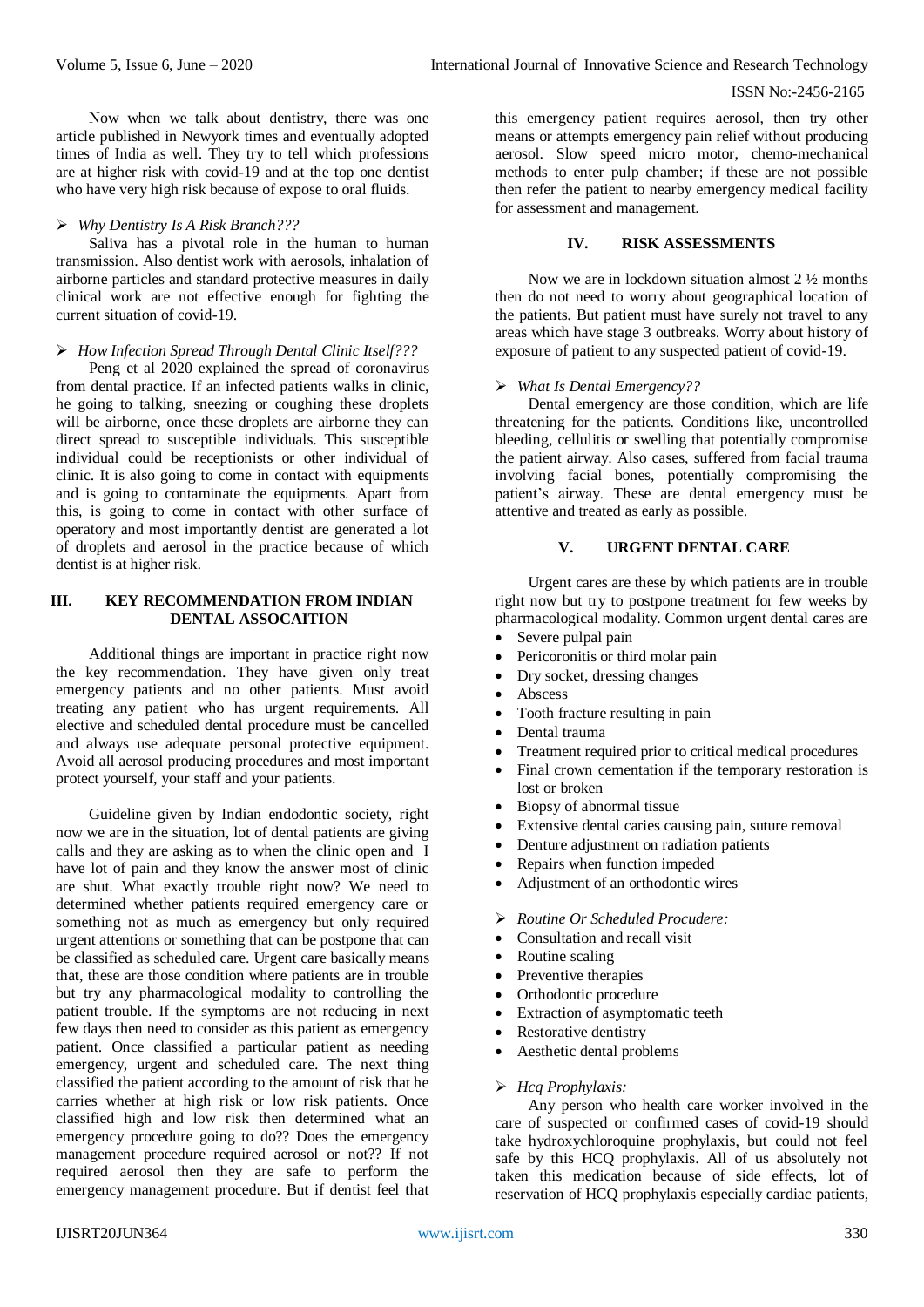retinopathy patients. First confirmed with physicians then start taking medication and HCQ not for children under age of 15 years.

*DOSE:* 

- Asymptomatic healthcare worker involved in the care of suspected or confirmed cases of covid-19. 400mg twice a day on day 1, followed by 400mg once weekly for next 7 weeks, to be taken with meals.
- Asymptomatic household contact of laboratory confirmed cases, 400mg twice a day on day 1, followed by 400mg once weekly for next 3 weeks, to be taken with meals.
- *How Should Manage Staff With Respect To Covid-19??*
- Actively encourage sick employs to stay home.
- Do not require a health care provider's note for employers who are sick.
- Emphasize respiratory etiquette and hand hygiene by all employers.
- Place hand rubs in multiple locations to encourage hand hygiene.
- Clean all frequently touched surfaces.
- If an employer's is confirmed to have covid-19 informs fellow employers.

# **VI. PERSONAL PROTECTIVE EQUIPMENTS**

- $\triangleright$  Mask
- Gloves
- Gowns and caps
- $\triangleright$  Eye wear
- $\triangleright$  Face shield.

## *A. Face Mask Or Respirators:*

|                        | 3ply | FFP- | FFP-           | N-<br>95 | FFP-           | N-100          |
|------------------------|------|------|----------------|----------|----------------|----------------|
| Respirator<br>standard |      | P1   | P <sub>2</sub> | P2       | P <sub>3</sub> | P <sub>3</sub> |
| Filtering<br>rate      | 30%  | 80%  | 94%            | 95%      | 99%            | 99.97%         |

Fig 1:- Face mask or respirators.

- *Optimizing The Supply Of N-95 Respirators:*
- $\checkmark$  Extended use: Some respirator for 8-12 hours of continues use.
- $\checkmark$  Re-use: Keep aside for minimum 72 hours, preferably 1 week.
- *B. Eye Protection:*
- There are two types of eye protection equipments.
- *Reusable – clean and disinfect ( silicone type)*

## *Disposable – discard*

Eyewear cover from top, bottom, front and sides that is extremely important and it is suppose to use when entry to the patient's room.

- C. *Gloves***:**
- $\triangleright$  Always use fresh gloves upon entry for practice.
- $\triangleright$  Change the gloves if torn or contaminated.
- $\triangleright$  Most important immediately perform hand hygiene after removing gloves.

# *D. Gowns:*

Gowns every time worn when enters into the patient's room. It is not necessary for front desk staff to wear a gown at all. Front desk staff should wear respirator, face shield, head caps and pair of gloves. Gowns absolutely mandatory for aerosol producing procedures, when splashes and sprays are anticipated. Gown have minimum thickness about 50- 60gsm, and attention should be paid to training and proper donning (putting on) and doffing ( taking off), disposal of any PPE. After that immediate wash hands/ hand hygiene.

## *Temperature Recording:*

Temperature recording is one of the aspects when patient arrival at clinic or institution, then discussed what patients can treat. It is mandatory to take patient's phone number and address on arrival, because tomorrow local health authority right come to tell that patient suspected or confirmed case of covid-19.

- *During Visit Of Patients:*
- Once the patient inside the clinic make sure the clinic have sufficient visual signs and alerts because that given to some authority to the assistant taking to them.
- Patient's wash hands first then provides respiratory hygiene and cough etiquette.
- Reception: it is important to cover the entire reception area by installing physical barrier i.e. plastic sheet or plastic glass.
- *Waitning Room:*
- Provide resources for performing hand hygiene and masks.
- Routine cleaning and disinfection strategies should continue.
- Consider having patients wait in their cars instead of in the waiting room.
- Remove all magazines, toys etc.
- Limit access to the waiting room to patient only.
- *Hand Hygiene:*
- HCP should perform hand hygiene before and after all patient's contact.
- Before and after contact with potentially infectious material like impression.
- Before putting on and after removing PPE, including gloves performs hand hygiene must.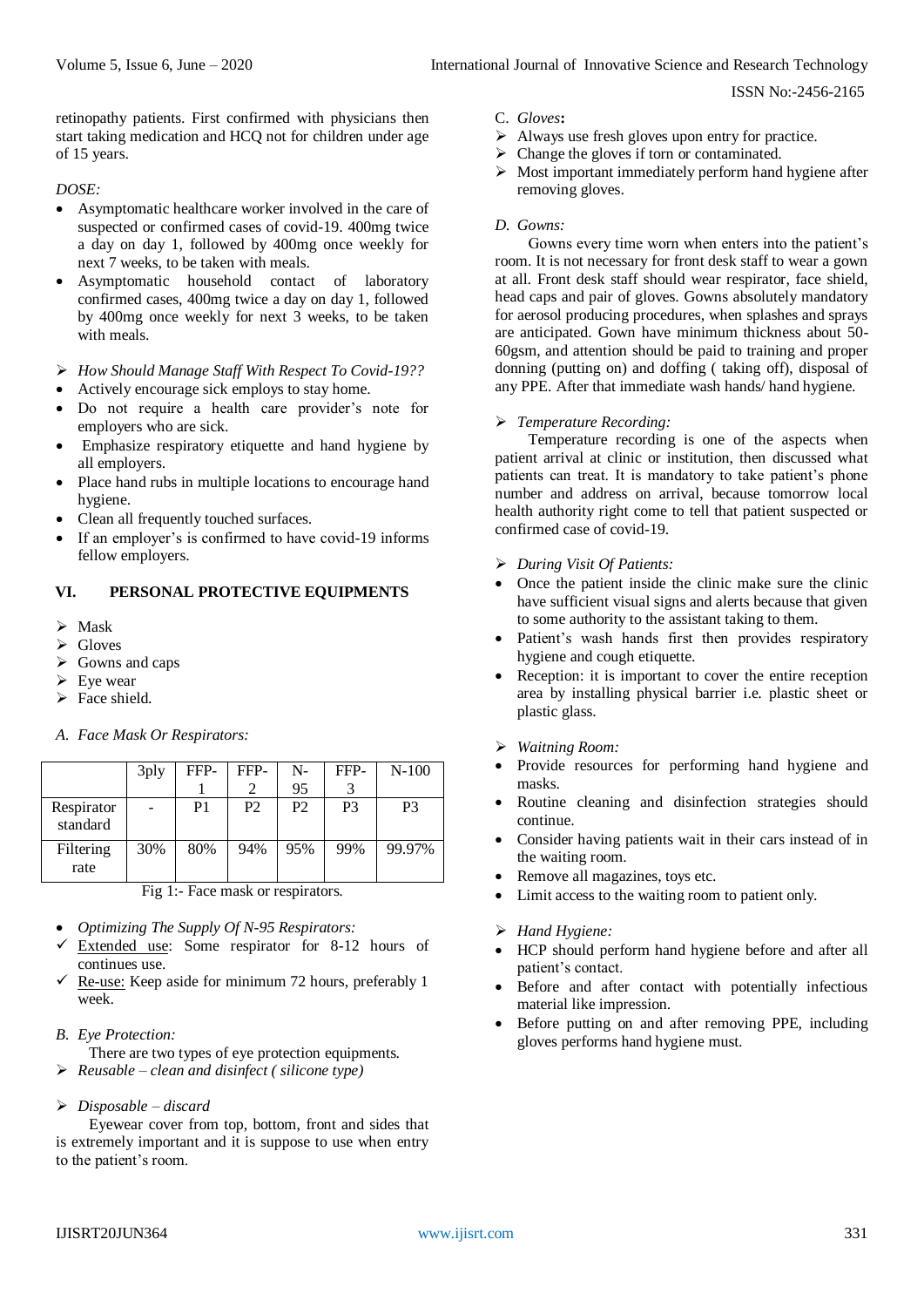# **VII. PRECAUTION IN OPERATORY**

First and most important is hand hygiene before enter the operatory. Operatory has good ventilation, no AC and should provide PPE for all personnel inside the operatory. Headpiece used must be equipped with anti-reflux device and need to perform 4- handed dentistry technique. Hand piece should be cleaned followed by heat sterilization. It is mandatory to ask the patient to rinse before treated i.e. 1.5% hydrogen peroxide or 0.2% providine iodine rinse. Clean and disinfect frequently all operatory surfaces properly and critically maintain a list of dental patient that have been referred to hygiene care department.

#### *Aerosol:*

**Created by:** Headpiece, ultrasonic scalers and air water syringes.

**Contains:** Large particles droplets of water saliva, blood, microorganisms and other debris.

**Trajectory:** Spatter travel only a short distance and settles out quickly, landing on the floor, nearby operatory surface, dental health care personnel, or the patients.

*If AGPs have to be performed:*

- Everyone in the room must wear entire PPE.
- No visitor in operatory.
- Only essential HCPs.
- Preferably performed in an airborne infection isolation room (AIIR)
- Dental hand piece with anti-retractive valves.
- Rubber dam.
- *Airborne Infection Isolation Room/ Negative Pressure Room:*
- Single patient rooms at negative pressure.
- Minimum of 6 air changes per changes per hour.
- Air exhaust.
- Room door should be closed.
- *Cleaning And Disinfection:*
- Mop entire clinic floor with 1% sodium hypochlorite.
- Disinfect head sensitive equipment with 2% glutraldehyde.
- Run 0.01% sodium hypochlorite through hand piece, suction and three-way water lines.

## **VIII. TREATMENTWISE RECOMMENDATION DURING AND AFTER PANDEMIC**

If emergency RCT needs to be performed…

Whenever you have RCT patient first thing dentist should not come to clinic unscheduled, dentist have to give him the last appointment that is possible of that particular day, because dentist have 10 to 15 hours required to everything settle down, disinfect entire operatory,

adequately before any other patients. These procedures should be performed in well ventilated and isolated room. If possible need good quality rubber dam isolation in current situation.

#### *Chemomechanical Access Opening:*

In this pandemic use enzymatic gel which are available i.e. carie-care, bric 3000 etc. these gel can be put into access cavity to the carious cavity, once it is inside the carious cavity, it starts softening the infected dentine around, leave it inside about 90secound to 2min, take a sharp small spoon excavator and try to make ditch. In most cases directly enter into pulp chamber. Just incases could not enter the pulp chamber directly, and then take micromotor of slow speed for access opening, and place arsenic free pulp devitalizer.

#### *Other Treatments:*

- If caries restored as early as possible, then could use silver diamine fluoride to arrest this carious restoration and just place temporary GIC restoration.
- Radiographs- every single article tells don't take intraoral radiographs.
- Absolute don't use ultrasonic scalers.
- Whenever used extraction for a patient as an emergency, make sure to give absorbable suture over the extraction site.
- Only this corona virus time, don't repeat and revisit the patients.
- *Dental Treatment Of Covid-19 Patients:*
- *Dental treatment of covid-19 suspected or positive patients:*
- $\checkmark$  Give the patient a respiratory mask.
- $\checkmark$  Send the patient home if not an emergency condition.
- Refer the patient to a medical facility if acutely sick.
- $\checkmark$  Plan dental treatment in conjunction with medical personnel.
- $\checkmark$  Through cleaning and disinfection of entire area.
- *Patient with a resolved covid-19 infection:*
- $\checkmark$  At least 3 days since covid-19 symptoms resolved.
- $\checkmark$  At least 7 days since their symptoms first appeared.

# **IX. DEPARTMENT OF ORAL MEDICINE AND RADIOLOGY**

During and after pandemic, we need to change the department setup (oral medicine and radiology).

As Covid-19 has altered the life style all over the globe even we as Dental Professionals have to alter our protocols for protection of our patients, to prevent spread of COVID-19 and protect ourself.

"Physical Distancing & Hand Hygiene is The KEY"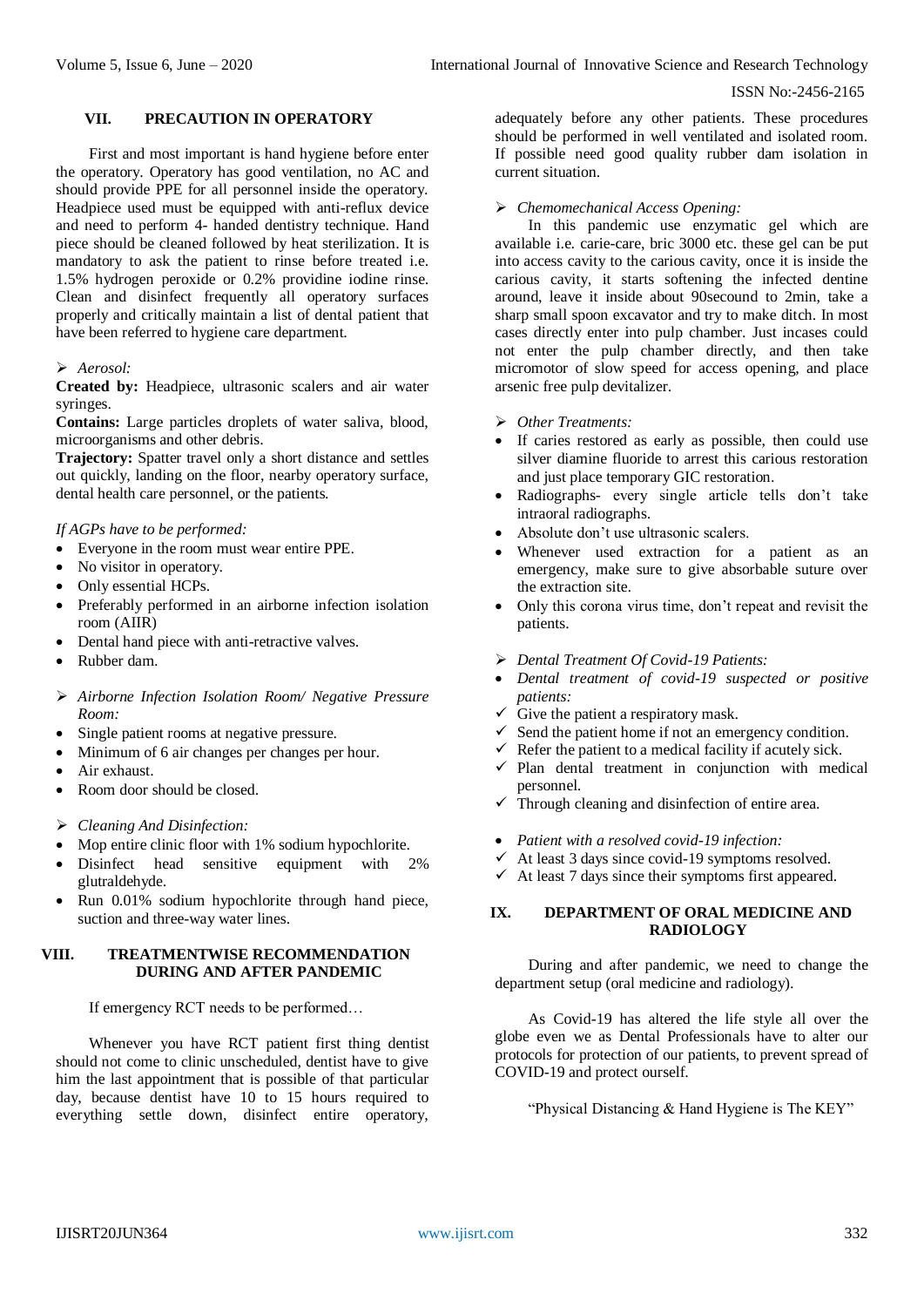| Level   | <b>AREA</b>                    | <b>LOCATION IN THE</b><br><b>DEPARTMENT</b>             | <b>TEAM MEMEBERS</b>                                      | <b>PROCEDURE TO</b><br><b>BE PERFORMED</b>                                                                                                                             |
|---------|--------------------------------|---------------------------------------------------------|-----------------------------------------------------------|------------------------------------------------------------------------------------------------------------------------------------------------------------------------|
| Level 1 | Pre-screening area             | At the entrance to<br>the corridor of the<br>department | Intern<br><b>Staff</b>                                    | 1. COVID<br><b>Screening</b><br>questionnaire<br>2. Temperature<br>monitoring<br>through<br>thermal scanner<br>3. Medical<br>history and<br>habit history<br>recording |
| Level 2 | <b>UG CLINIC (OPD</b><br>AREA) | Room No 209 UG<br><b>CLINIC</b>                         | <b>Interns</b><br>Hygienist<br><b>PGs</b><br><b>Staff</b> | 1. Patient<br>examination<br>and diagnosis                                                                                                                             |
| Level   | <b>AREA</b>                    | <b>LOCATION IN</b><br><b>THE</b><br><b>DEPARTMENT</b>   | <b>TEAM</b><br><b>MEMEBERS</b>                            | <b>PROCEDURE TO</b><br><b>BE PERFORMED</b>                                                                                                                             |
| Level 3 | <b>PG Clinic</b>               | Dept no .209 PG<br><b>SECTION</b>                       | <b>PGs</b><br>Staff                                       | 1. Examination<br>of<br>special cases<br>2. Medical<br>Treatment of<br>oral lesions                                                                                    |
| Level 4 | <b>Radiology Clinic</b>        | No 208                                                  | PGs<br><b>Staff</b><br>Technician                         | 1. Radiographic<br>examination as<br>per<br><b>Guidelines</b><br>(only extraoral<br>radiographs)                                                                       |
|         |                                | $\operatorname{Fi}\sigma$ 1                             |                                                           |                                                                                                                                                                        |

Fig 1